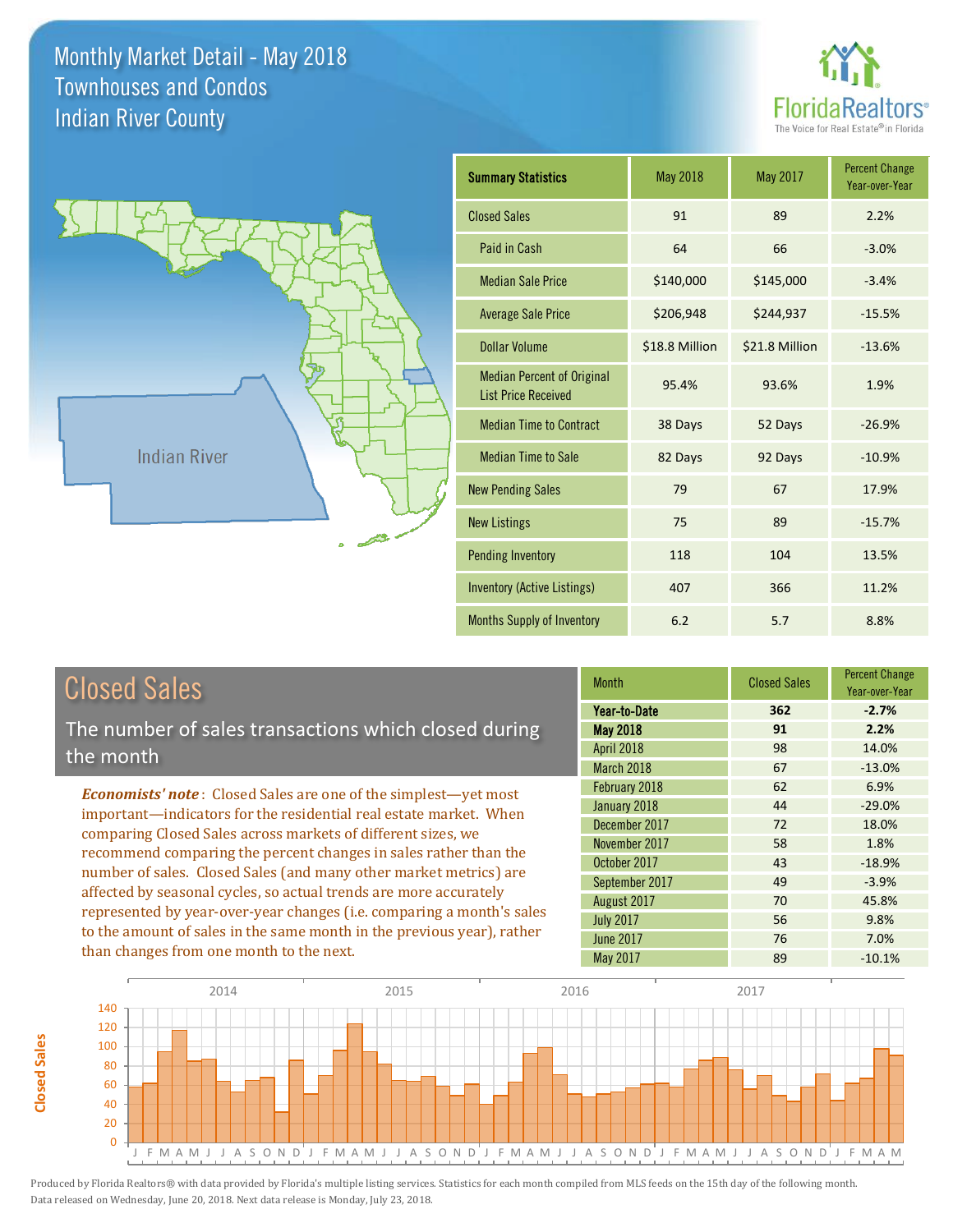

41 28.1%

56 55.6%

| Cash Sales                                                                     | <b>Month</b>      | <b>Cash Sales</b> | <b>Percent Change</b><br>Year-over-Year |
|--------------------------------------------------------------------------------|-------------------|-------------------|-----------------------------------------|
|                                                                                | Year-to-Date      | 274               | $-0.7%$                                 |
| The number of Closed Sales during the month in which                           | <b>May 2018</b>   | 64                | $-3.0%$                                 |
|                                                                                | <b>April 2018</b> | 75                | 10.3%                                   |
| buyers exclusively paid in cash                                                | March 2018        | 49                | $-9.3%$                                 |
|                                                                                | February 2018     | 45                | 0.0%                                    |
|                                                                                | January 2018      | 41                | $-4.7%$                                 |
| <b>Economists' note:</b> Cash Sales can be a useful indicator of the extent to | December 2017     | 53                | 8.2%                                    |
| which investors are participating in the market. Why? Investors are            | November 2017     | 33                | $-26.7%$                                |
| far more likely to have the funds to purchase a home available up front,       | October 2017      | 28                | $-24.3%$                                |
| whereas the typical homebuyer requires a mortgage or some other                | September 2017    | 37                | 15.6%                                   |

August 2017

July 2017

J F M A M J J A S O N D J F M A M J J A S O N D J F M A M J J A S O N D J F M A M J J A S O N D J F M A M  $\Omega$ 20 40 60 80 100 120 2014 2015 2015 2016 2017 2018 2017

## Cash Sales as a Percentage of Closed Sales

form of financing. There are, of course, many possible exceptions, so

this statistic should be interpreted with care.

The percentage of Closed Sales during the month which were Cash Sales

*Economists' note* : This statistic is simply another way of viewing Cash Sales. The remaining percentages of Closed Sales (i.e. those not paid fully in cash) each month involved some sort of financing, such as mortgages, owner/seller financing, assumed loans, etc.

| <b>Month</b>     | <b>Percent of Closed</b><br>Sales Paid in Cash | <b>Percent Change</b><br>Year-over-Year |
|------------------|------------------------------------------------|-----------------------------------------|
| Year-to-Date     | 75.7%                                          | 2.0%                                    |
| <b>May 2018</b>  | 70.3%                                          | $-5.3%$                                 |
| April 2018       | 76.5%                                          | $-3.3%$                                 |
| March 2018       | 73.1%                                          | 4.3%                                    |
| February 2018    | 72.6%                                          | $-6.4%$                                 |
| January 2018     | 93.2%                                          | 34.3%                                   |
| December 2017    | 73.6%                                          | $-8.3%$                                 |
| November 2017    | 56.9%                                          | $-27.9%$                                |
| October 2017     | 65.1%                                          | $-6.7%$                                 |
| September 2017   | 75.5%                                          | 20.4%                                   |
| August 2017      | 80.0%                                          | 6.7%                                    |
| <b>July 2017</b> | 73.2%                                          | 16.7%                                   |
| <b>June 2017</b> | 73.7%                                          | 6.8%                                    |
| May 2017         | 74.2%                                          | 6.5%                                    |

June 2017 **56** 14.3%

May 2017 66 -4.3%

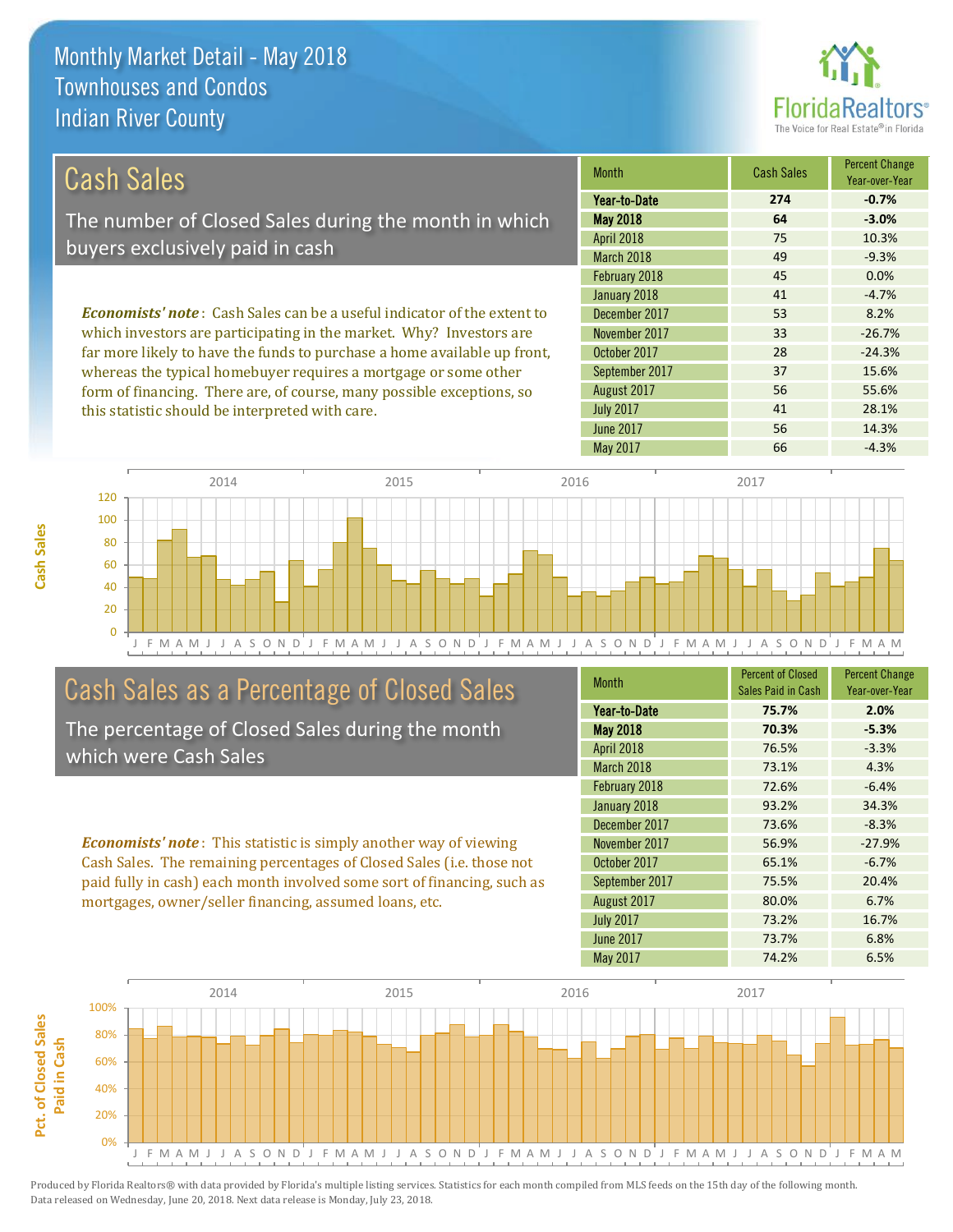

| <b>Median Sale Price</b>                                                  |      | <b>Month</b>  | <b>Median Sale Price</b> | <b>Percent Change</b><br>Year-over-Year |          |
|---------------------------------------------------------------------------|------|---------------|--------------------------|-----------------------------------------|----------|
|                                                                           |      |               | Year-to-Date             | \$140,000                               | 0.0%     |
| The median sale price reported for the month (i.e. 50%                    |      |               | <b>May 2018</b>          | \$140,000                               | $-3.4%$  |
| of sales were above and 50% of sales were below)                          |      |               | <b>April 2018</b>        | \$172,000                               | $-5.9%$  |
|                                                                           |      |               | March 2018               | \$130,000                               | 0.0%     |
|                                                                           |      |               | February 2018            | \$130,000                               | 5.3%     |
| <b>Economists' note:</b> Median Sale Price is our preferred summary       |      |               | January 2018             | \$127,500                               | 8.1%     |
| statistic for price activity because, unlike Average Sale Price, Median   |      |               | December 2017            | \$138,500                               | 10.8%    |
| Sale Price is not sensitive to high sale prices for small numbers of      |      | November 2017 | \$136,998                | 24.5%                                   |          |
| homes that may not be characteristic of the market area. Keep in mind     |      |               | October 2017             | \$139,900                               | 7.6%     |
| that median price trends over time are not always solely caused by        |      |               | September 2017           | \$130,000                               | 1.6%     |
| changes in the general value of local real estate. Median sale price only |      |               | August 2017              | \$127,750                               | 10.1%    |
| reflects the values of the homes that sold each month, and the mix of     |      |               | <b>July 2017</b>         | \$135,000                               | $-22.0%$ |
| the types of homes that sell can change over time.                        |      |               | June 2017                | \$137,000                               | 5.4%     |
|                                                                           |      |               | May 2017                 | \$145,000                               | 0.7%     |
|                                                                           |      |               |                          |                                         |          |
| 2014                                                                      | 2015 |               | 2016                     | 2017                                    |          |
| \$200K                                                                    |      |               |                          |                                         |          |



## Average Sale Price

The average sale price reported for the month (i.e. total sales in dollars divided by the number of sales)

*Economists' note* : Usually, we prefer Median Sale Price over Average Sale Price as a summary statistic for home prices. However, Average Sale Price does have its uses—particularly when it is analyzed alongside the Median Sale Price. For one, the relative difference between the two statistics can provide some insight into the market for higher-end homes in an area.

| <b>Month</b>     | <b>Average Sale Price</b> | <b>Percent Change</b><br>Year-over-Year |
|------------------|---------------------------|-----------------------------------------|
| Year-to-Date     | \$259,351                 | $-4.3%$                                 |
| <b>May 2018</b>  | \$206,948                 | $-15.5%$                                |
| April 2018       | \$375,618                 | 24.3%                                   |
| March 2018       | \$188,865                 | $-45.4%$                                |
| February 2018    | \$241,188                 | $-2.3%$                                 |
| January 2018     | \$241,693                 | 24.2%                                   |
| December 2017    | \$187,235                 | $-9.6%$                                 |
| November 2017    | \$211,846                 | 5.3%                                    |
| October 2017     | \$214,972                 | $-4.7%$                                 |
| September 2017   | \$284,391                 | 21.8%                                   |
| August 2017      | \$219,856                 | 49.9%                                   |
| <b>July 2017</b> | \$178,650                 | $-28.3%$                                |
| <b>June 2017</b> | \$246,592                 | 3.5%                                    |
| May 2017         | \$244,937                 | 11.9%                                   |



Produced by Florida Realtors® with data provided by Florida's multiple listing services. Statistics for each month compiled from MLS feeds on the 15th day of the following month. Data released on Wednesday, June 20, 2018. Next data release is Monday, July 23, 2018.

**Average Sale Price**

**Average Sale Price**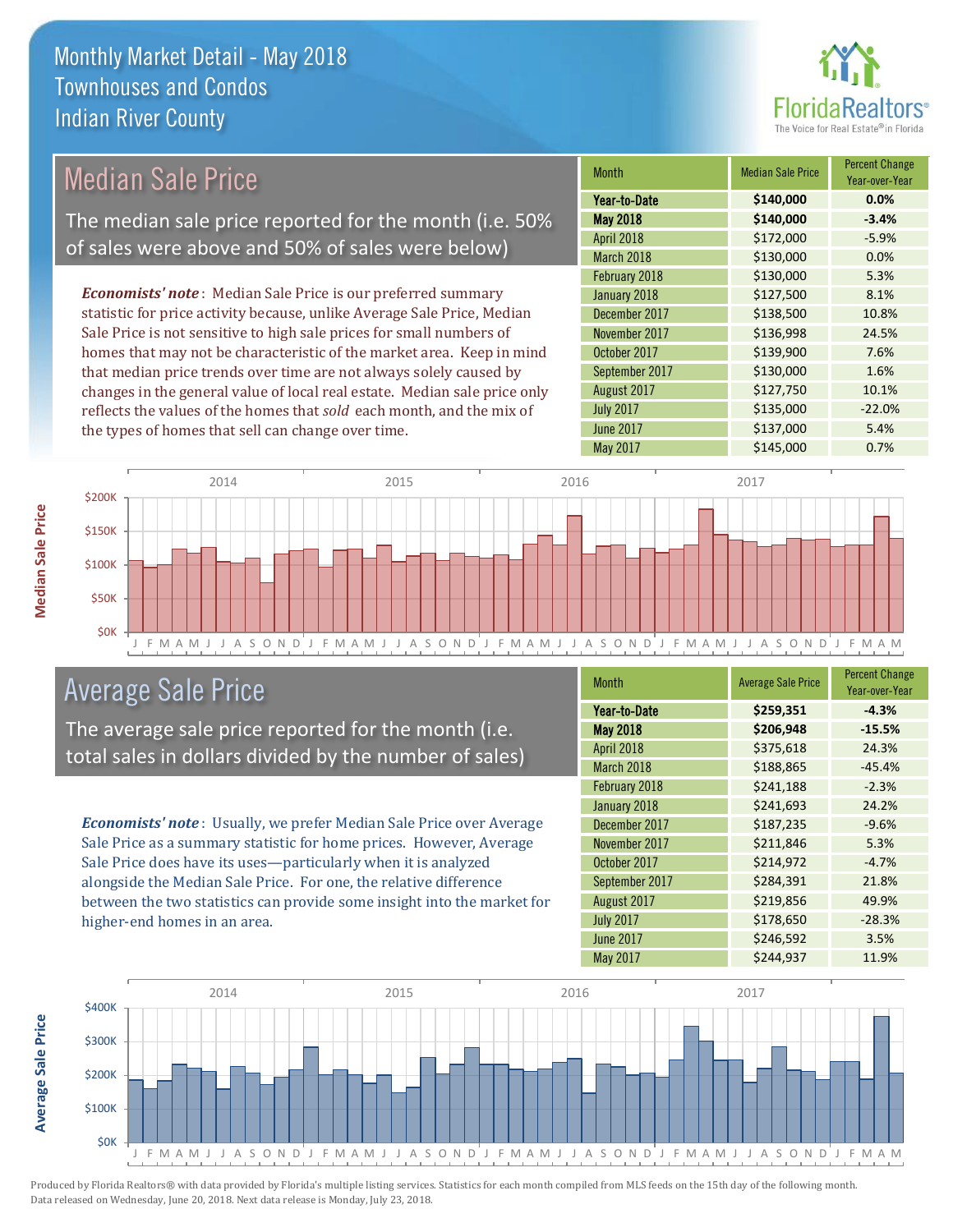

### Dollar Volume

The sum of the sale prices for all sales which closed during the month

*Economists' note* : Dollar Volume is simply the sum of all sale prices in a given time period, and can quickly be calculated by multiplying Closed Sales by Average Sale Price. It is a strong indicator of the health of the real estate industry in a market, and is of particular interest to real estate professionals, investors, analysts, and government agencies. Potential home sellers and home buyers, on the other hand, will likely be better served by paying attention to trends in the two components of Dollar Volume (i.e. sales and prices) individually.

| <b>Month</b>     | Dollar Volume  | <b>Percent Change</b><br>Year-over-Year |
|------------------|----------------|-----------------------------------------|
| Year-to-Date     | \$93.9 Million | $-6.9%$                                 |
| <b>May 2018</b>  | \$18.8 Million | $-13.6%$                                |
| April 2018       | \$36.8 Million | 41.6%                                   |
| March 2018       | \$12.7 Million | $-52.5%$                                |
| February 2018    | \$15.0 Million | 4.5%                                    |
| January 2018     | \$10.6 Million | $-11.8%$                                |
| December 2017    | \$13.5 Million | 6.7%                                    |
| November 2017    | \$12.3 Million | 7.2%                                    |
| October 2017     | \$9.2 Million  | $-22.7%$                                |
| September 2017   | \$13.9 Million | 17.0%                                   |
| August 2017      | \$15.4 Million | 118.5%                                  |
| <b>July 2017</b> | \$10.0 Million | $-21.3%$                                |
| <b>June 2017</b> | \$18.7 Million | 10.8%                                   |
| <b>May 2017</b>  | \$21.8 Million | 0.6%                                    |



## Median Percent of Original List Price Received

The median of the sale price (as a percentage of the original list price) across all properties selling during the month

*Economists' note* : The Median Percent of Original List Price Received is useful as an indicator of market recovery, since it typically rises as buyers realize that the market may be moving away from them and they need to match the selling price (or better it) in order to get a contract on the house. This is usually the last measure to indicate a market has shifted from down to up, so it is what we would call a *lagging* indicator.

| <b>Month</b>     | Med. Pct. of Orig.         | <b>Percent Change</b> |
|------------------|----------------------------|-----------------------|
|                  | <b>List Price Received</b> | Year-over-Year        |
| Year-to-Date     | 95.2%                      | 1.4%                  |
| <b>May 2018</b>  | 95.4%                      | 1.9%                  |
| April 2018       | 95.7%                      | 2.1%                  |
| March 2018       | 95.0%                      | 0.8%                  |
| February 2018    | 93.9%                      | $-0.8%$               |
| January 2018     | 95.2%                      | 1.5%                  |
| December 2017    | 95.9%                      | 1.9%                  |
| November 2017    | 94.6%                      | 1.2%                  |
| October 2017     | 95.2%                      | 1.8%                  |
| September 2017   | 92.3%                      | $-2.7%$               |
| August 2017      | 94.8%                      | 2.0%                  |
| <b>July 2017</b> | 95.0%                      | 4.2%                  |
| June 2017        | 92.8%                      | $-1.1%$               |
| <b>May 2017</b>  | 93.6%                      | 0.0%                  |

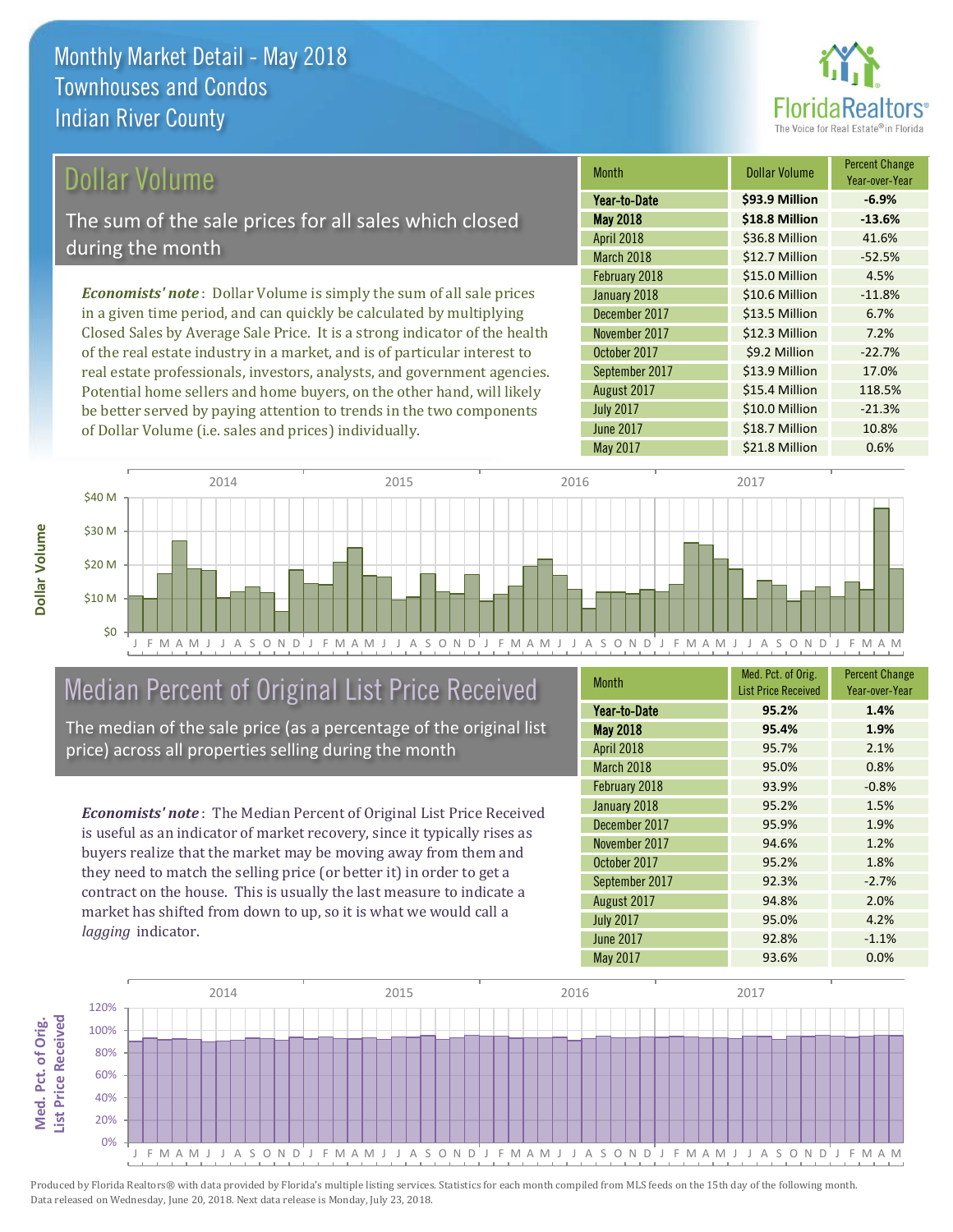

## Median Time to Contract

The median number of days between the listing date and contract date for all Closed Sales during the month

*Economists' note* : Like Time to Sale, Time to Contract is a measure of the length of the home selling process calculated for sales which closed during the month. The difference is that Time to Contract measures the number of days between the initial listing of a property and the signing of the contract which eventually led to the closing of the sale. When the gap between Median Time to Contract and Median Time to Sale grows, it is usually a sign of longer closing times and/or declining numbers of cash sales.

| <b>Month</b>      | <b>Median Time to</b><br>Contract | <b>Percent Change</b><br>Year-over-Year |
|-------------------|-----------------------------------|-----------------------------------------|
| Year-to-Date      | 42 Days                           | $-25.0%$                                |
| <b>May 2018</b>   | 38 Days                           | $-26.9%$                                |
| <b>April 2018</b> | 37 Days                           | $-49.3%$                                |
| March 2018        | 41 Days                           | $-18.0%$                                |
| February 2018     | 44 Days                           | $-41.3%$                                |
| January 2018      | 54 Days                           | 20.0%                                   |
| December 2017     | 46 Days                           | $-43.2%$                                |
| November 2017     | 80 Days                           | 2.6%                                    |
| October 2017      | 46 Days                           | 2.2%                                    |
| September 2017    | 80 Days                           | $-4.8%$                                 |
| August 2017       | 40 Days                           | $-25.9%$                                |
| <b>July 2017</b>  | 46 Days                           | $-34.3%$                                |
| <b>June 2017</b>  | 53 Days                           | $-39.8%$                                |
| <b>May 2017</b>   | 52 Days                           | $-21.2%$                                |



### Median Time to Sale

**Median Time to** 

**Median Time to** 

The median number of days between the listing date and closing date for all Closed Sales during the month

*Economists' note* : Time to Sale is a measure of the length of the home selling process, calculated as the number of days between the initial listing of a property and the closing of the sale. *Median* Time to Sale is the amount of time the "middle" property selling this month was on the market. That is, 50% of homes selling this month took *less* time to sell, and 50% of homes took *more* time to sell. Median Time to Sale gives a more accurate picture than Average Time to Sale, which can be skewed upward by small numbers of properties taking an abnormally long time to sell.

| <b>Month</b>     | <b>Median Time to Sale</b> | <b>Percent Change</b><br>Year-over-Year |
|------------------|----------------------------|-----------------------------------------|
| Year-to-Date     | 81 Days                    | $-14.7%$                                |
| <b>May 2018</b>  | 82 Days                    | $-10.9%$                                |
| April 2018       | 79 Days                    | $-24.0%$                                |
| March 2018       | 77 Days                    | $-16.3%$                                |
| February 2018    | 79 Days                    | $-30.7%$                                |
| January 2018     | 95 Days                    | 9.2%                                    |
| December 2017    | 81 Days                    | $-22.9%$                                |
| November 2017    | 113 Days                   | $-15.7%$                                |
| October 2017     | 102 Days                   | 36.0%                                   |
| September 2017   | 120 Days                   | $-11.8%$                                |
| August 2017      | 82 Days                    | $-9.9%$                                 |
| <b>July 2017</b> | 116 Days                   | $-4.9%$                                 |
| <b>June 2017</b> | 104 Days                   | $-16.8%$                                |
| May 2017         | 92 Days                    | $-6.1%$                                 |

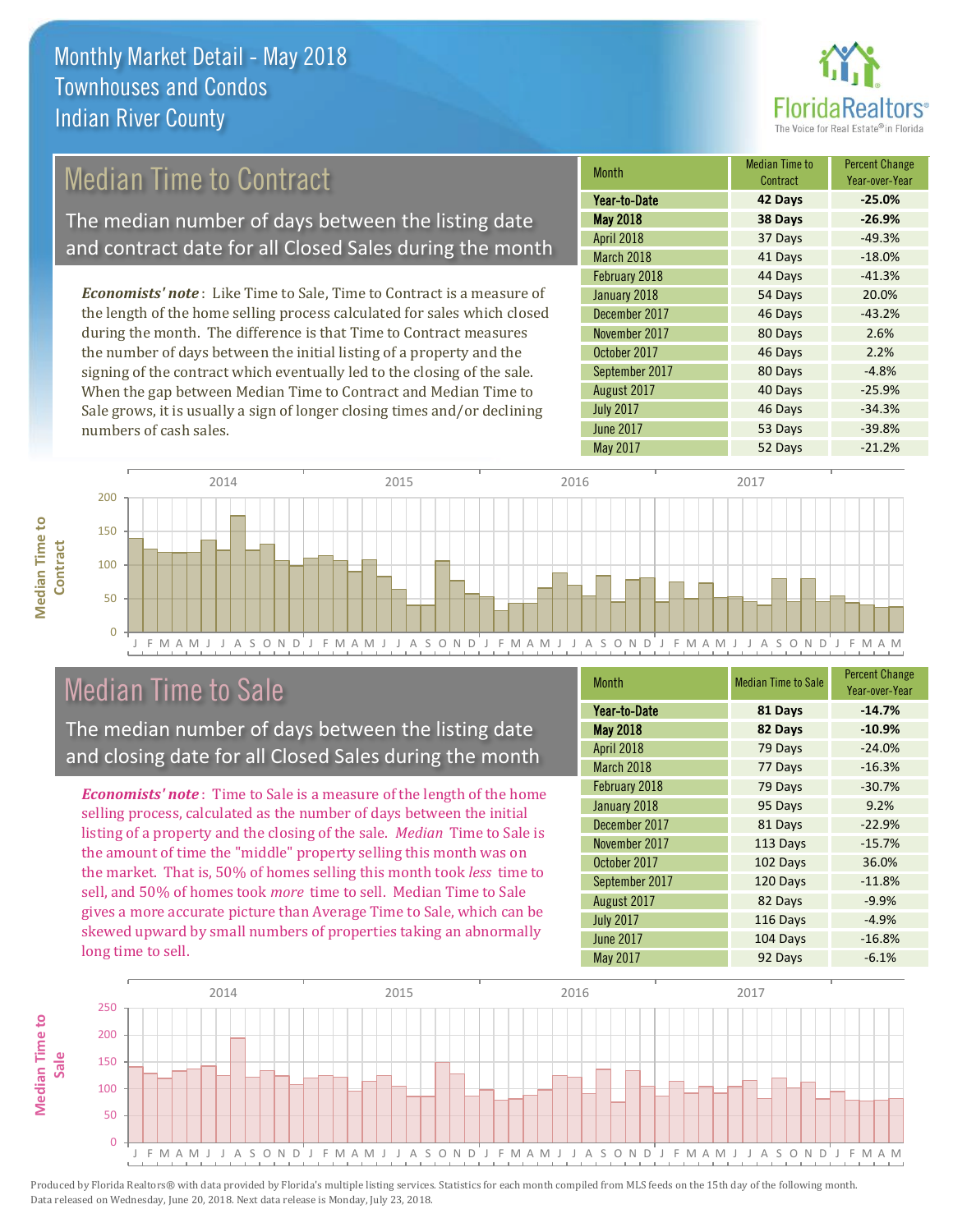distressed properties for sale.



| <b>New Pending Sales</b>                                                       | <b>Month</b>      | <b>New Pending Sales</b> | <b>Percent Change</b><br>Year-over-Year |
|--------------------------------------------------------------------------------|-------------------|--------------------------|-----------------------------------------|
|                                                                                | Year-to-Date      | 447                      | 8.2%                                    |
| The number of listed properties that went under                                | <b>May 2018</b>   | 79                       | 17.9%                                   |
| contract during the month                                                      | <b>April 2018</b> | 93                       | 12.0%                                   |
|                                                                                | <b>March 2018</b> | 103                      | $-1.9%$                                 |
|                                                                                | February 2018     | 89                       | 23.6%                                   |
| <b>Economists' note</b> : Because of the typical length of time it takes for a | January 2018      | 83                       | $-3.5%$                                 |
| sale to close, economists consider Pending Sales to be a decent                | December 2017     | 47                       | $-23.0%$                                |
| indicator of potential future Closed Sales. It is important to bear in         | November 2017     | 70                       | $-2.8%$                                 |
| mind, however, that not all Pending Sales will be closed successfully.         | October 2017      | 54                       | 25.6%                                   |
| So, the effectiveness of Pending Sales as a future indicator of Closed         | September 2017    | 35                       | $-46.2%$                                |
| Sales is susceptible to changes in market conditions such as the               | August 2017       | 67                       | 21.8%                                   |



## New Listings

**New Listings**

**Pending Sales**

Pending Sales

The number of properties put onto the market during the month

availability of financing for homebuyers and the inventory of

*Economists' note* : New Listings tend to rise in delayed response to increasing prices, so they are often seen as a lagging indicator of market health. As prices rise, potential sellers raise their estimations of value—and in the most recent cycle, rising prices have freed up many potential sellers who were previously underwater on their mortgages. Note that in our calculations, we take care to not include properties that were recently taken off the market and quickly relisted, since these are not really *new* listings.

| <b>Month</b>     | <b>New Listings</b> | <b>Percent Change</b><br>Year-over-Year |
|------------------|---------------------|-----------------------------------------|
| Year-to-Date     | 590                 | 17.5%                                   |
| <b>May 2018</b>  | 75                  | $-15.7%$                                |
| April 2018       | 117                 | 28.6%                                   |
| March 2018       | 128                 | 33.3%                                   |
| February 2018    | 144                 | 22.0%                                   |
| January 2018     | 126                 | 16.7%                                   |
| December 2017    | 68                  | 0.0%                                    |
| November 2017    | 79                  | $-11.2%$                                |
| October 2017     | 94                  | 49.2%                                   |
| September 2017   | 46                  | $-28.1%$                                |
| August 2017      | 71                  | 18.3%                                   |
| <b>July 2017</b> | 56                  | 24.4%                                   |
| <b>June 2017</b> | 80                  | 17.6%                                   |
| May 2017         | 89                  | 39.1%                                   |

July 2017 **67** 67 42.6% June 2017 **66** 34.7%

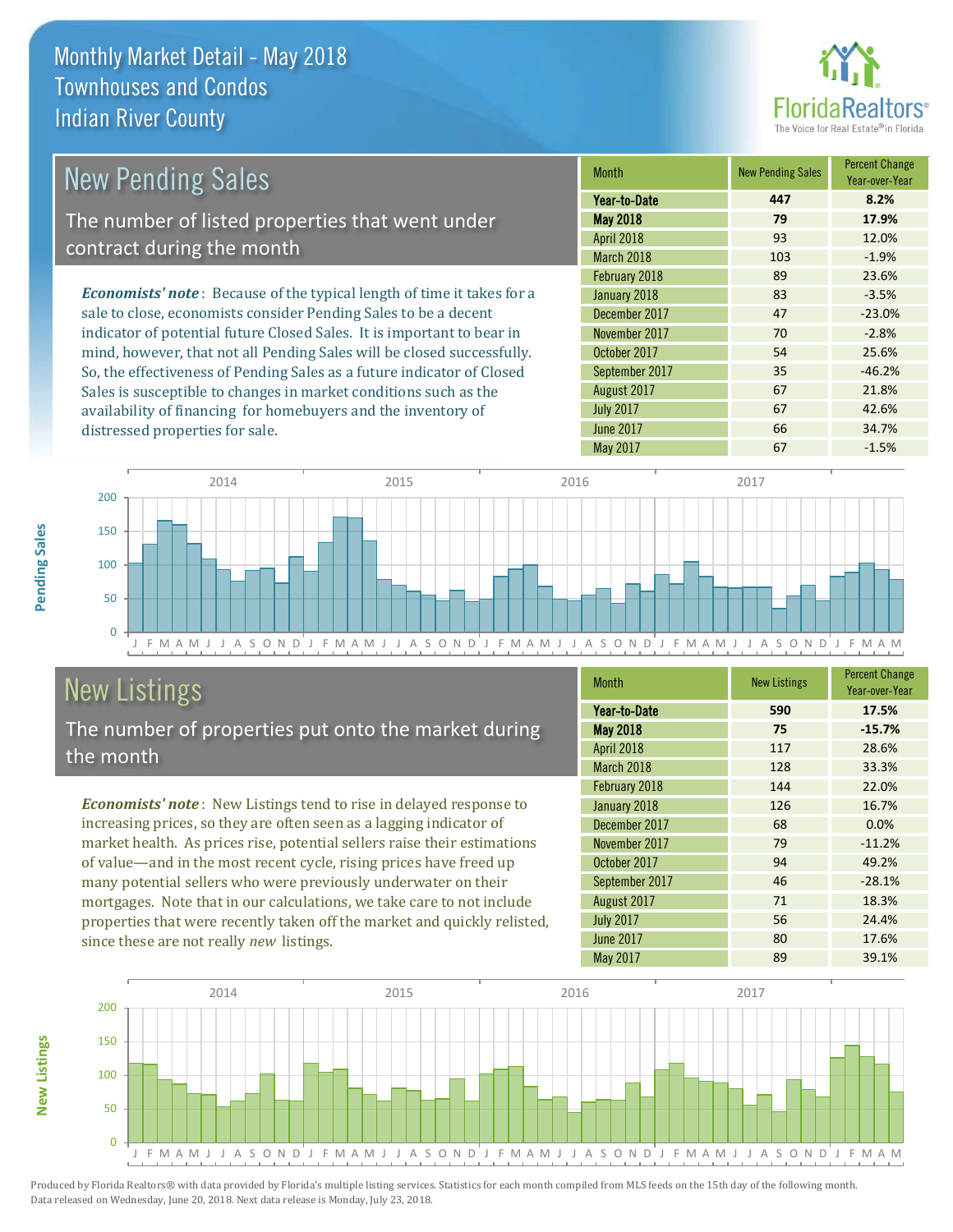

# Inventory (Active Listings) The number of property listings active at the end of the month

*Economists' note* : There are a number of ways to define and calculate Inventory. Our method is to simply count the number of active listings on the last day of the month, and hold this number to compare with the same month the following year. Inventory rises when New Listings are outpacing the number of listings that go off-market (regardless of whether they actually sell). Likewise, it falls when New Listings aren't keeping up with the rate at which homes are going off-market.

| <b>Month</b>             | Inventory | <b>Percent Change</b><br>Year-over-Year |
|--------------------------|-----------|-----------------------------------------|
| <b>YTD (Monthly Avg)</b> | 407       | 9.1%                                    |
| <b>May 2018</b>          | 407       | 11.2%                                   |
| April 2018               | 423       | 19.8%                                   |
| March 2018               | 415       | 15.9%                                   |
| February 2018            | 421       | 3.4%                                    |
| January 2018             | 369       | $-3.1%$                                 |
| December 2017            | 326       | $-0.9%$                                 |
| November 2017            | 313       | $-10.1%$                                |
| October 2017             | 347       | 7.1%                                    |
| September 2017           | 315       | 3.6%                                    |
| August 2017              | 314       | $-1.9%$                                 |
| <b>July 2017</b>         | 326       | 1.9%                                    |
| <b>June 2017</b>         | 348       | 3.6%                                    |
| May 2017                 | 366       | 10.9%                                   |



## Months Supply of Inventory

An estimate of the number of months it will take to deplete the current Inventory given recent sales rates

*Economists' note* : MSI is a useful indicator of market conditions. The benchmark for a balanced market (favoring neither buyer nor seller) is 5.5 months of inventory. Anything higher is traditionally a buyers' market, and anything lower is a sellers' market. There is no single accepted way of calculating MSI. A common method is to divide current Inventory by the most recent month's Closed Sales count, but this count is a usually poor predictor of future Closed Sales due to seasonal cycles. To eliminate seasonal effects, we use the 12-month average of monthly Closed Sales instead.

| Month                    | <b>Months Supply</b> | <b>Percent Change</b><br>Year-over-Year |
|--------------------------|----------------------|-----------------------------------------|
| <b>YTD (Monthly Avg)</b> | 6.3                  | 8.6%                                    |
| <b>May 2018</b>          | 6.2                  | 8.8%                                    |
| April 2018               | 6.5                  | 18.2%                                   |
| March 2018               | 6.5                  | 18.2%                                   |
| February 2018            | 6.5                  | 1.6%                                    |
| January 2018             | 5.7                  | $-5.0%$                                 |
| December 2017            | 4.9                  | $-9.3%$                                 |
| November 2017            | 4.8                  | $-15.8%$                                |
| October 2017             | 5.3                  | 0.0%                                    |
| September 2017           | 4.8                  | $-4.0%$                                 |
| August 2017              | 4.7                  | $-7.8%$                                 |
| <b>July 2017</b>         | 5.1                  | 2.0%                                    |
| <b>June 2017</b>         | 5.4                  | 3.8%                                    |
| May 2017                 | 5.7                  | 14.0%                                   |

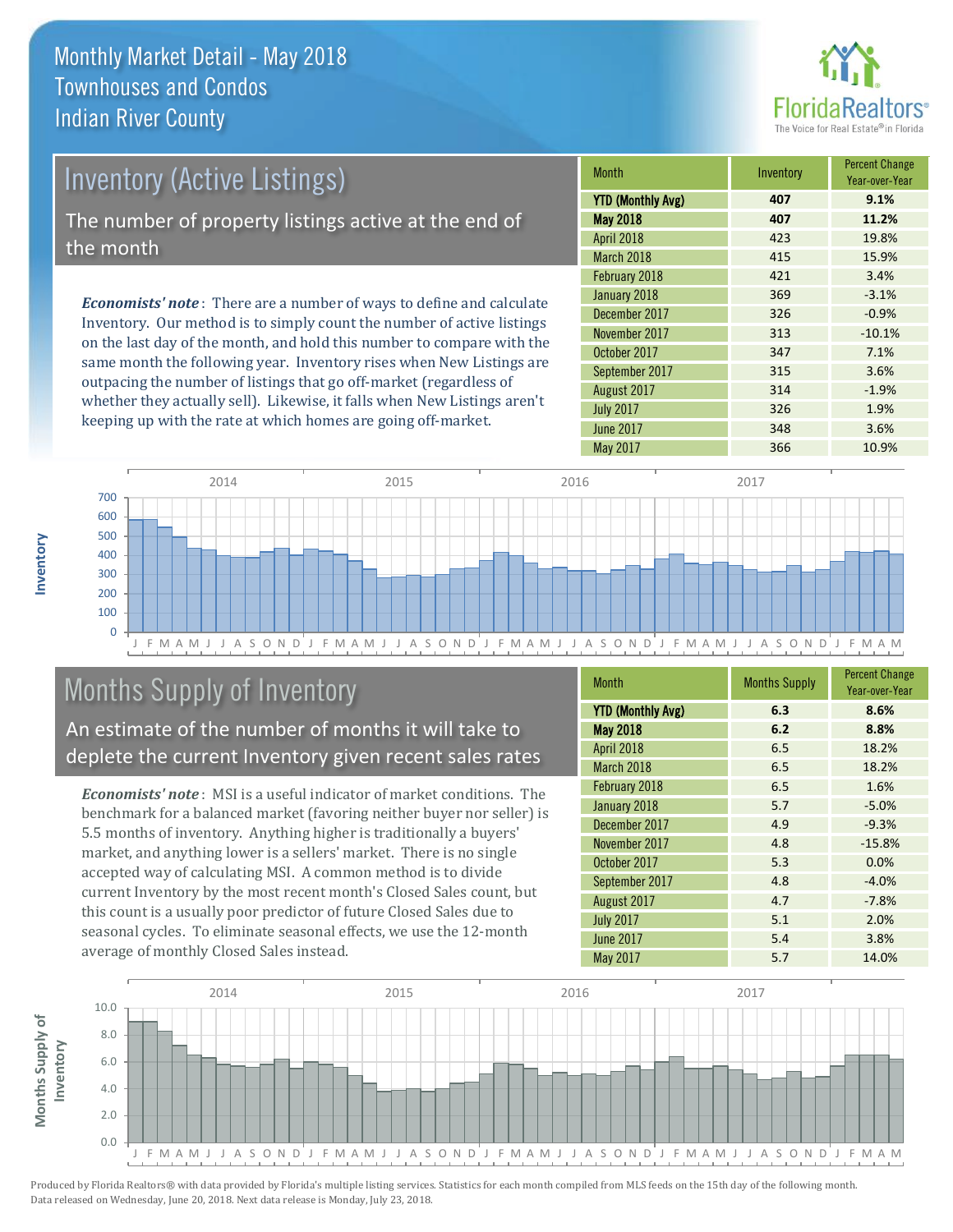

## Closed Sales by Sale Price

The number of sales transactions which closed during the month

*Economists' note:* Closed Sales are one of the simplest—yet most important—indicators for the residential real estate market. When comparing Closed Sales across markets of different sizes, we recommend comparing the percent changes in sales rather than the number of sales. Closed Sales (and many other market metrics) are affected by seasonal cycles, so actual trends are more accurately represented by year-over-year changes (i.e. comparing a month's sales to the amount of sales in the same month in the previous year), rather than changes from one month to the next.

| <b>Sale Price</b>     | <b>Closed Sales</b> | <b>Percent Change</b><br>Year-over-Year |
|-----------------------|---------------------|-----------------------------------------|
| Less than \$50,000    | 2                   | 0.0%                                    |
| $$50,000 - $99,999$   | 20                  | $-23.1%$                                |
| $$100,000 - $149,999$ | 28                  | 64.7%                                   |
| $$150,000 - $199,999$ | 14                  | 55.6%                                   |
| \$200,000 - \$249,999 | 4                   | $-55.6%$                                |
| \$250,000 - \$299,999 | 5                   | 25.0%                                   |
| \$300,000 - \$399,999 | 5                   | $-37.5%$                                |
| \$400,000 - \$599,999 | 8                   | 14.3%                                   |
| \$600,000 - \$999,999 | 5                   | 0.0%                                    |
| \$1,000,000 or more   | ŋ                   | $-100.0%$                               |



### Median Time to Contract by Sale Price The median number of days between the listing date and contract date for all Closed Sales during the month

*Economists' note* : Like Time to Sale, Time to Contract is a measure of the length of the home selling process calculated for sales which closed during the month. The difference is that Time to Contract measures the number of days between the initial listing of a property and the signing of the contract which eventually led to the closing of the sale. When the gap between Median Time to Contract and Median Time to Sale grows, it is usually a sign of longer closing times and/or declining numbers of cash sales.

| <b>Sale Price</b>     | <b>Median Time to</b><br>Contract | <b>Percent Change</b><br>Year-over-Year |
|-----------------------|-----------------------------------|-----------------------------------------|
| Less than \$50,000    | 18 Days                           | $-83.9%$                                |
| $$50,000 - $99,999$   | 34 Days                           | $-8.1%$                                 |
| $$100,000 - $149,999$ | 25 Days                           | $-46.8%$                                |
| \$150,000 - \$199,999 | 45 Days                           | $-8.2%$                                 |
| \$200,000 - \$249,999 | 108 Days                          | 61.2%                                   |
| \$250,000 - \$299,999 | 37 Days                           | $-89.1%$                                |
| \$300,000 - \$399,999 | 56 Days                           | 100.0%                                  |
| \$400,000 - \$599,999 | 166 Days                          | 74.7%                                   |
| \$600,000 - \$999,999 | 22 Days                           | $-75.0%$                                |
| \$1,000,000 or more   | (No Sales)                        | N/A                                     |



**Closed Sales**

**Median Time to Contract Median Time to Contract**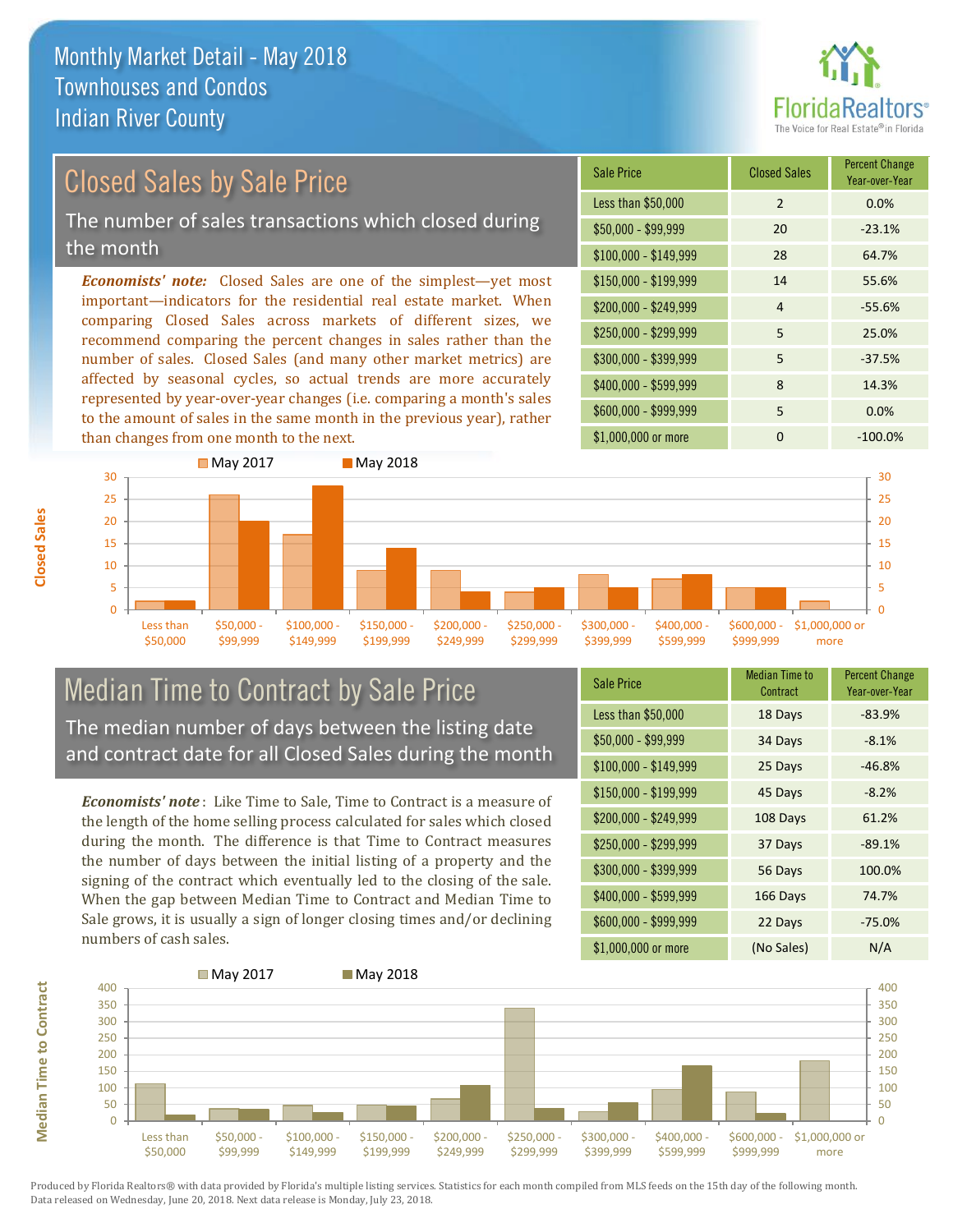

# New Listings by Initial Listing Price

The number of properties put onto the market during the month

*Economists' note:* New Listings tend to rise in delayed response to increasing prices, so they are often seen as a lagging indicator of market health. As prices rise, potential sellers raise their estimations of value—and in the most recent cycle, rising prices have freed up many potential sellers who were previously underwater on their mortgages. Note that in our calculations, we take care to not include properties that were recently taken off the market and quickly relisted, since these are not really *new* listings.

| <b>Initial Listing Price</b> | <b>New Listings</b> | <b>Percent Change</b><br>Year-over-Year |
|------------------------------|---------------------|-----------------------------------------|
| Less than \$50,000           | 0                   | N/A                                     |
| \$50,000 - \$99,999          | 11                  | $-31.3%$                                |
| $$100,000 - $149,999$        | 15                  | $-28.6%$                                |
| $$150,000 - $199,999$        | 11                  | 22.2%                                   |
| \$200,000 - \$249,999        | 9                   | 28.6%                                   |
| \$250,000 - \$299,999        | 7                   | 16.7%                                   |
| \$300,000 - \$399,999        | 7                   | $-12.5%$                                |
| \$400,000 - \$599,999        | 6                   | $-45.5%$                                |
| \$600,000 - \$999,999        | 5                   | 25.0%                                   |
| \$1,000,000 or more          | 4                   | $-42.9%$                                |



### Inventory by Current Listing Price The number of property listings active at the end of the month

*Economists' note* : There are a number of ways to define and calculate Inventory. Our method is to simply count the number of active listings on the last day of the month, and hold this number to compare with the same month the following year. Inventory rises when New Listings are outpacing the number of listings that go off-market (regardless of whether they actually sell). Likewise, it falls when New Listings aren't keeping up with the rate at which homes are going off-market.

| <b>Current Listing Price</b> | Inventory | <b>Percent Change</b><br>Year-over-Year |
|------------------------------|-----------|-----------------------------------------|
| Less than \$50,000           | $\Omega$  | N/A                                     |
| $$50,000 - $99,999$          | 44        | $-13.7%$                                |
| $$100,000 - $149,999$        | 54        | $-11.5%$                                |
| $$150,000 - $199,999$        | 55        | 111.5%                                  |
| \$200,000 - \$249,999        | 43        | 16.2%                                   |
| \$250,000 - \$299,999        | 39        | 34.5%                                   |
| \$300,000 - \$399,999        | 55        | 12.2%                                   |
| \$400,000 - \$599,999        | 54        | 12.5%                                   |
| \$600,000 - \$999,999        | 35        | 75.0%                                   |
| \$1,000,000 or more          | 28        | $-37.8%$                                |



Produced by Florida Realtors® with data provided by Florida's multiple listing services. Statistics for each month compiled from MLS feeds on the 15th day of the following month. Data released on Wednesday, June 20, 2018. Next data release is Monday, July 23, 2018.

**Inventory**